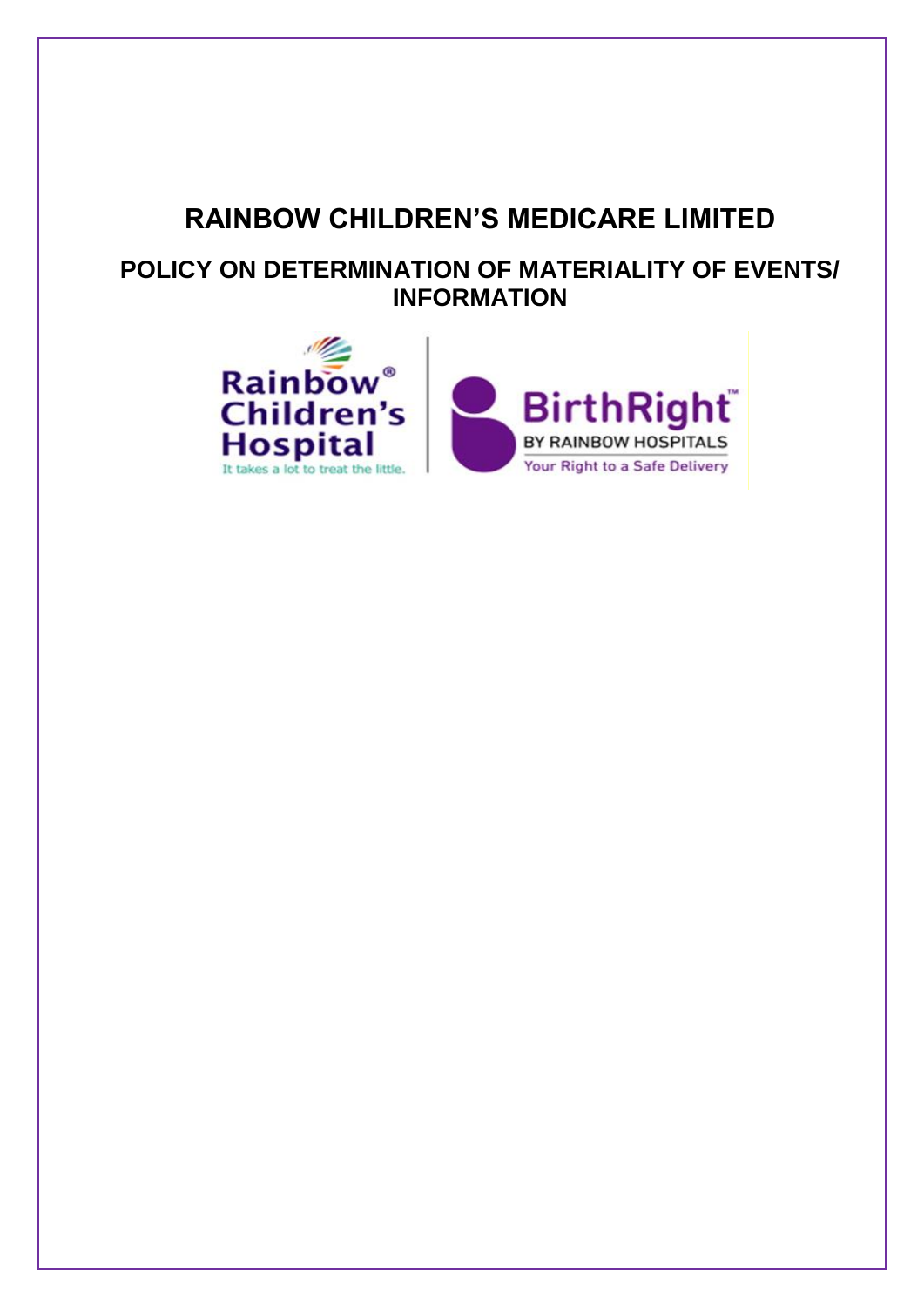

## **POLICY ON DETERMINATION OF MATERIALITY OF EVENTS/ INFORMATION**

### **1. INTRODUCTION:**

Regulation 30 of the Securities and Exchange Board of India (Listing Obligations and Disclosure Requirements) Regulations, 2015 (**" Listing Regulations"**) requires every Listed Company to formulate and put in place a Policy on Determination of Materiality of Events/ Information (**"Policy"**).

In compliance of the above Regulations, the Board of Directors of Rainbow Children's Medicare Limited (**"RCML"** or the **"Company"**) have adopted the following policy.

#### **2. EFFECTIVE DATE:**

This Policy is effective from the date of commencement of trading in Company's shares at the Bombay Stock Exchange and The National Stock Exchange of India.

#### **3. OBJECTIVES OF THE POLICY:**

This Policy has been framed with the objective of providing adequate and appropriate disclosures that are consistent with the facts of the material events. The current Policy mechanisms provides for:

- **a.** the procedure determining the materiality of the events/ information;
- **b.** the procedure governing the disclosure of the events that are deemed to be material;
- **c.** the time frame within which such information is to be disclosed.

#### **4. DEFINITIONS:**

- **a.** "Company" means Rainbow Children's Medicare Limited**.**
- **b.** "Board" means the board of directors of Rainbow Children's Medicare Limited.
- **c.** "Compliance Officer" means the Company Secretary of the Company.
- **d.** "Listing Regulations" means the Securities and Exchange Board of India (Listing Obligations and Disclosure Requirements) Regulations, 2015.
- **e.** "Policy" means this Policy on Determination of Materiality of Events/ Information**.**
- **f.** "Schedule III" means Schedule III of the Securities and Exchange Board of India, (Listing Obligations and Disclosure Requirements) Regulations, 2015.

Any other term not defined herein shall have the same meaning as ascribed to it under the Companies Act, 2013, Listing Regulations or any other relevant regulations/ legislations applicable to the Company.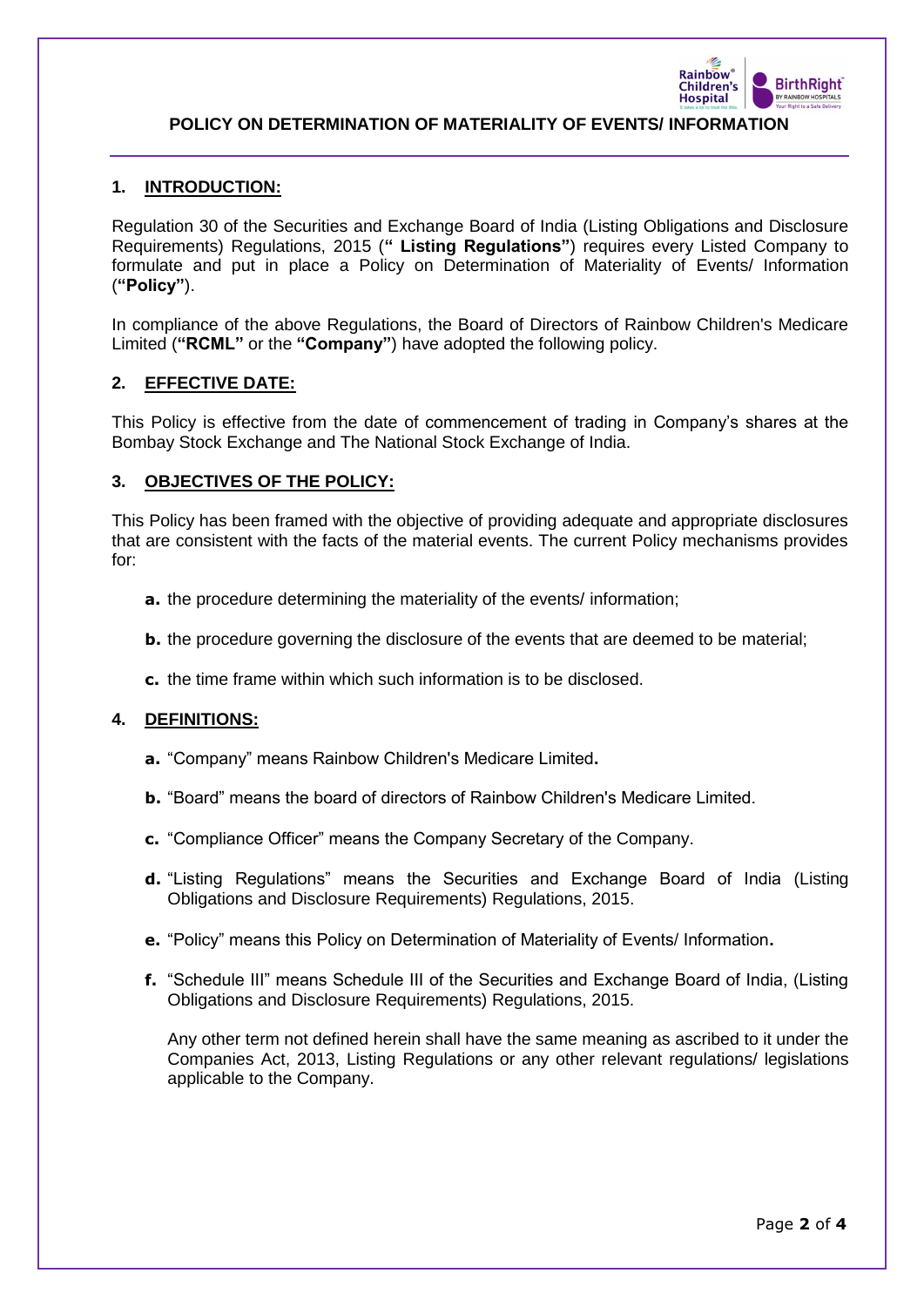

**POLICY ON DETERMINATION OF MATERIALITY OF EVENTS/ INFORMATION**

#### **5. DISCLOSURE OF MATERIAL EVENTS/ INFORMATION:**

- **a.** Company shall make disclosure of any event or information which is material in nature to the stock exchange.
- **b.** Events/ Information specified in Para A of Part A of Schedule III of the Listing Regulations will be disclosed without the application of any materiality thresholds, as these are "deemed" to be material events.
- **c.** Events/ Information specified in Para B of Part A of Schedule III of the Listing Regulations will be disclosed based on application of the materiality criteria, as specified below in Clause 6 of this policy.

#### **6. GUIDELINES FOR DETERMINING MATERIALITY OF EVENTS OR INFORMATION:**

Materiality of an Event must be determined on a case to case basis depending on specific facts and circumstances relating to it. Such determination shall be done on both qualitative and quantitative grounds. The primary approach however shall be qualitative. The criteria given hereunder shall be used as a guide and/ or reference for determining materiality and arriving at the overall decision on whether to report the Event. These criteria shall apply to Events specified in Para B of Part A of Schedule III of the SEBI Listing Regulations only.

- **(i) Qualitative criteria**:- The Company shall apply the qualitative criteria for materiality assessment as defined under SEBI Listing Regulations as below:
	- **a.** The omission of an event or information, which is likely to result in discontinuity or alteration of event/ information already available publicly; or
	- **b.** The omission of an event or information, which is likely to result in significant market reaction if the said omission came to light at a later date;
	- **c.** In case where the criteria specified in sub-clauses (a) and (b) of qualitative approach and all clauses of quantitative approach are not applicable, an event/ information may be treated as being material if in the opinion of the Board and/ or Authorised Person of the Company, the event/ information is considered material.
	- **d.** It is deemed to be material under applicable laws and regulations.
- **(ii) Quantitative criteria:-** The Company shall apply the following quantitative criteria for materiality assessment. The following will be the materiality criteria:
	- **a.** An Event specified in Para B of Part A of Schedule III of the Listing Regulations would be considered material if the impact of the Event, if measured in:-
		- Total income terms exceeds 5% of the consolidated income of the Company.
	- **b.** Only such impact which is direct (not derivative), reasonably perceivable (not remote), quantifiable and having a short term horizon of less than two years shall be considered.